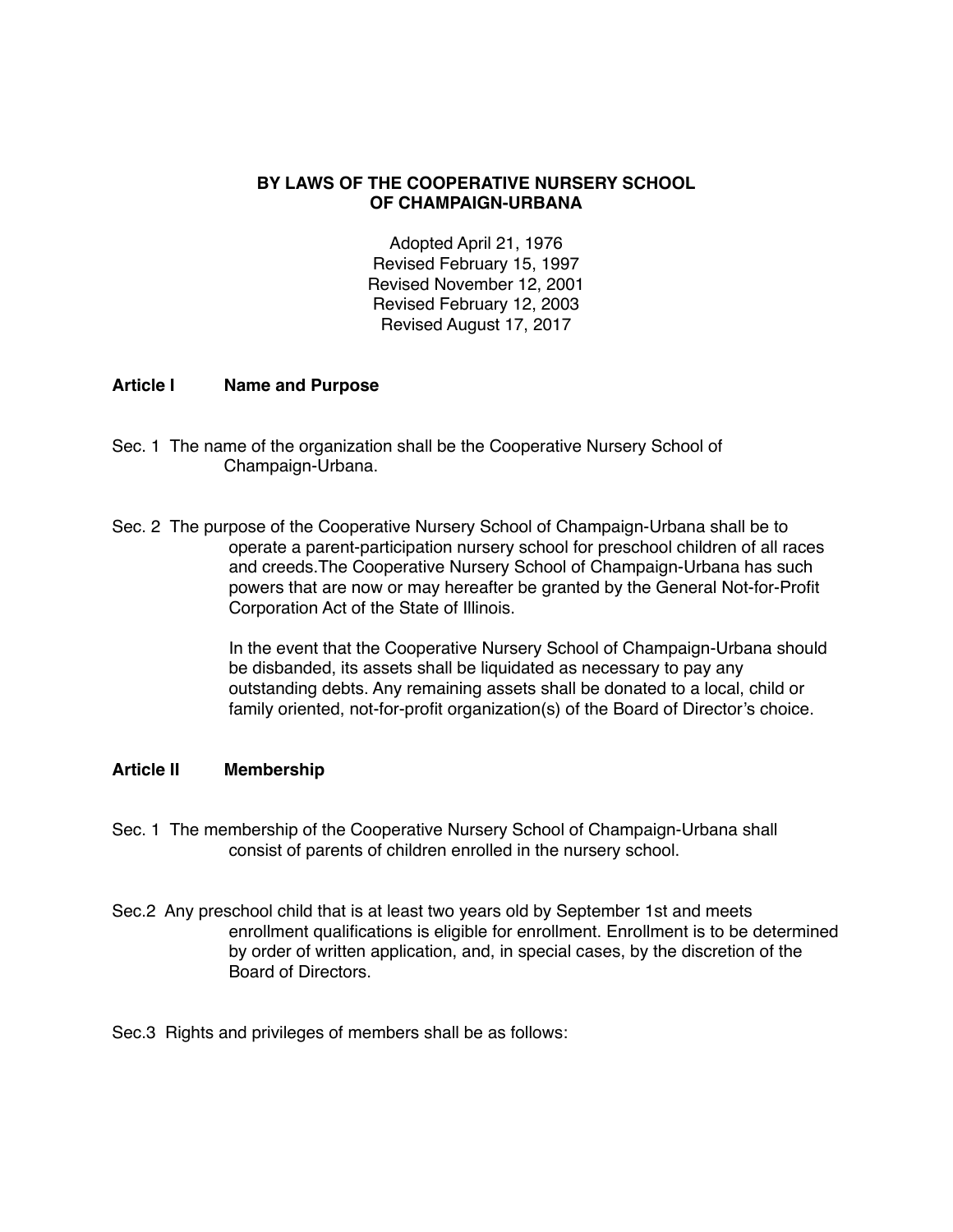- A. Each family shall be entitled to one vote on each matter submitted to a vote by the members. When a family has more than one child in the Cooperative Nursery School, they will be entitled to one vote for each child enrolled.
- B. Each member shall be entitled to hold any office for which s/he is deemed qualified by a majority of the voting members present.
- Sec. 4 Obligations of members shall be as follows:
	- A. All members shall assist in the classroom on scheduled days; attend business, educational and work meetings; and comply with all school regulations.
	- B. All members shall pay tuition and fees for their children as specified in Article IX.
- Sec. 5 Any member may be suspended or expelled for not fulfilling his/her obligations as a member by a two-thirds vote of the full Board of Directors after an appropriate hearing.
- Sec. 6 Any member may be required to withdraw his/her child from the nursery school by a two-thirds vote of the full Board of Directors after an appropriate hearing.

# **Article III Member Groups**

- Sec.1 The children enrolled in the nursery school shall be divided into classes. The parents and teacher of each children's class shall constitute each member group.
- Sec. 2 Each member group shall have a Chairperson, who shall serve starting on the first day of summer vacation and throughout the school year. In the event of a vacancy a new Chairperson shall be designated by the members of the group.
- Sec. 3 Each member group shall hold at least two meetings per year for the purpose of continuing parent education and handling of business necessary for the smooth operation of its class. The group chairperson may call special meetings of the group and shall call a special meeting upon the request of three members of the group. The call for the special meeting must state the business to be transacted, and no business shall be transacted except that specified in the call.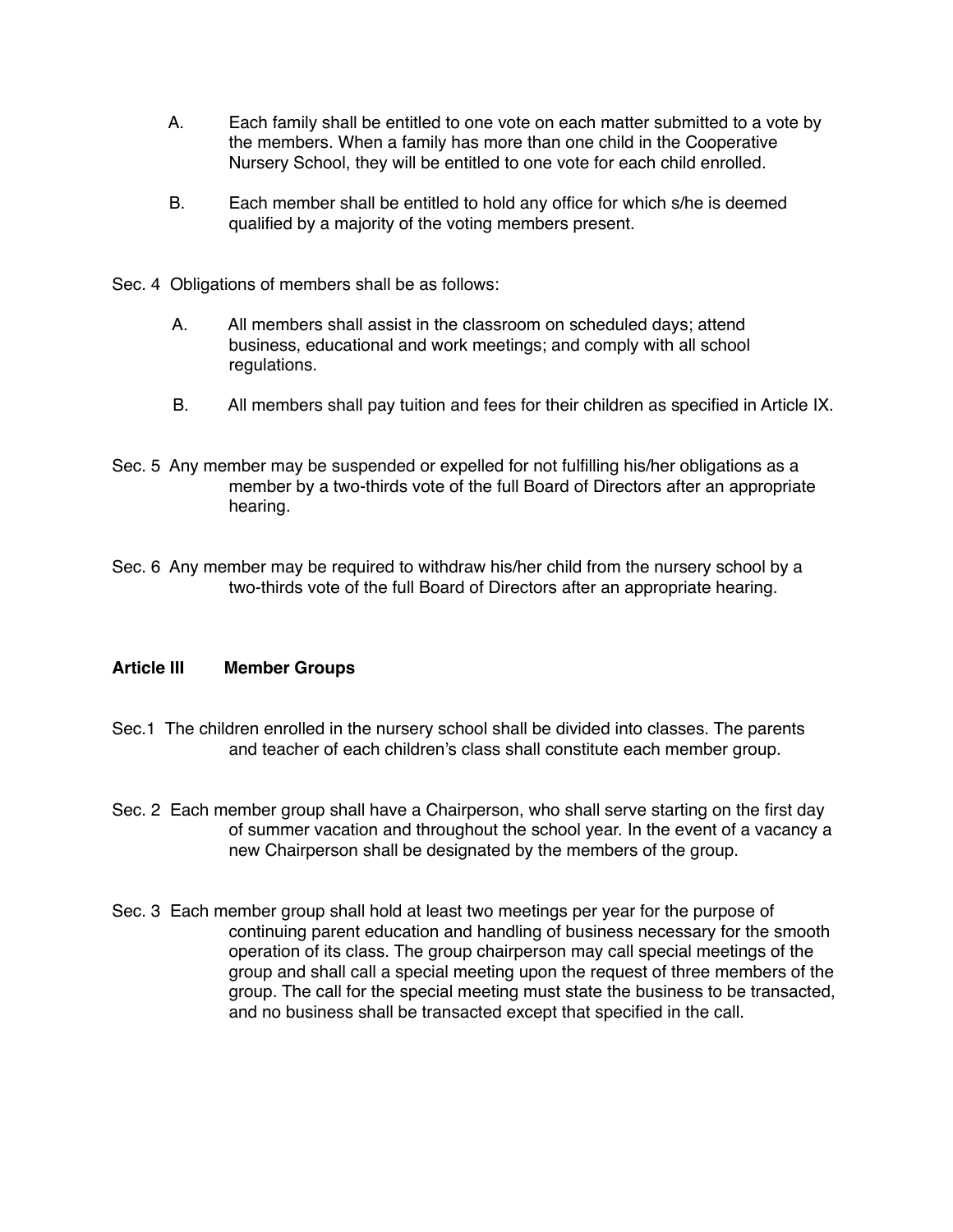## **Article IV Director**

- Sec. 1 The Director shall answer all inquires about the school, its nature and purpose, supply application forms upon request, give site tours, enroll families, maintain the children's paperwork per DCFS standards, and prepare class rosters, shall maintain good relations with the state licensing agency, may serve as Treasurer (see Article VI, Sec. 4) in the event that the position is unfilled, so long as a Budget Committee is in place, shall serve as the Publicity Coordinator, shall serve as the Good Beginnings Liaison, shall, with Board of Director's approval, secure parent volunteers to teach enrichment classes, shall serve on the Executive Committee as an advisor only, and shall serve as an ex-officio member on all standing committees.
	- A. The Publicity Coordinator strives to maintain a satisfactory level of enrollment in the school through publicity, strives to maintain goodwill in the community by preparing and distributing recruiting materials as needed, and publicizing special events, maintains the publicity archives.
	- B. The Good Beginnings Liaison arranges advertising for the program, assists the Good Beginnings teacher as needed.

## *Article V Administration*

- Sec.1 The governing body of the Cooperative Nursery School of Champaign-Urbana shall be the Board of Directors. The board shall have full power and authority to manage and conduct the property and business of the organization. It shall be ! ! responsible for formulating school policies,administering and distributing school funds, and providing for the organization of the parents.
- Sec. 2 Officers, who shall constitute the executive committee of the Board, shall be the Director (as an advisor only, and shall not have a vote), President, Vice President, Secretary, Treasurer (during years when this position is filled), Personnel Chair, and Tuition Collector. Remaining members of the board shall be the Chairpersons of standing committees, member group Chairpersons as representatives to the Board for the member groups, and any person, member, or nonmember, designated by the executive committee for his/her ability to contribute to the governing of the school. The immediate past President shall serve as ex officio member of the Board, and shall serve on the executive committee as a consultant.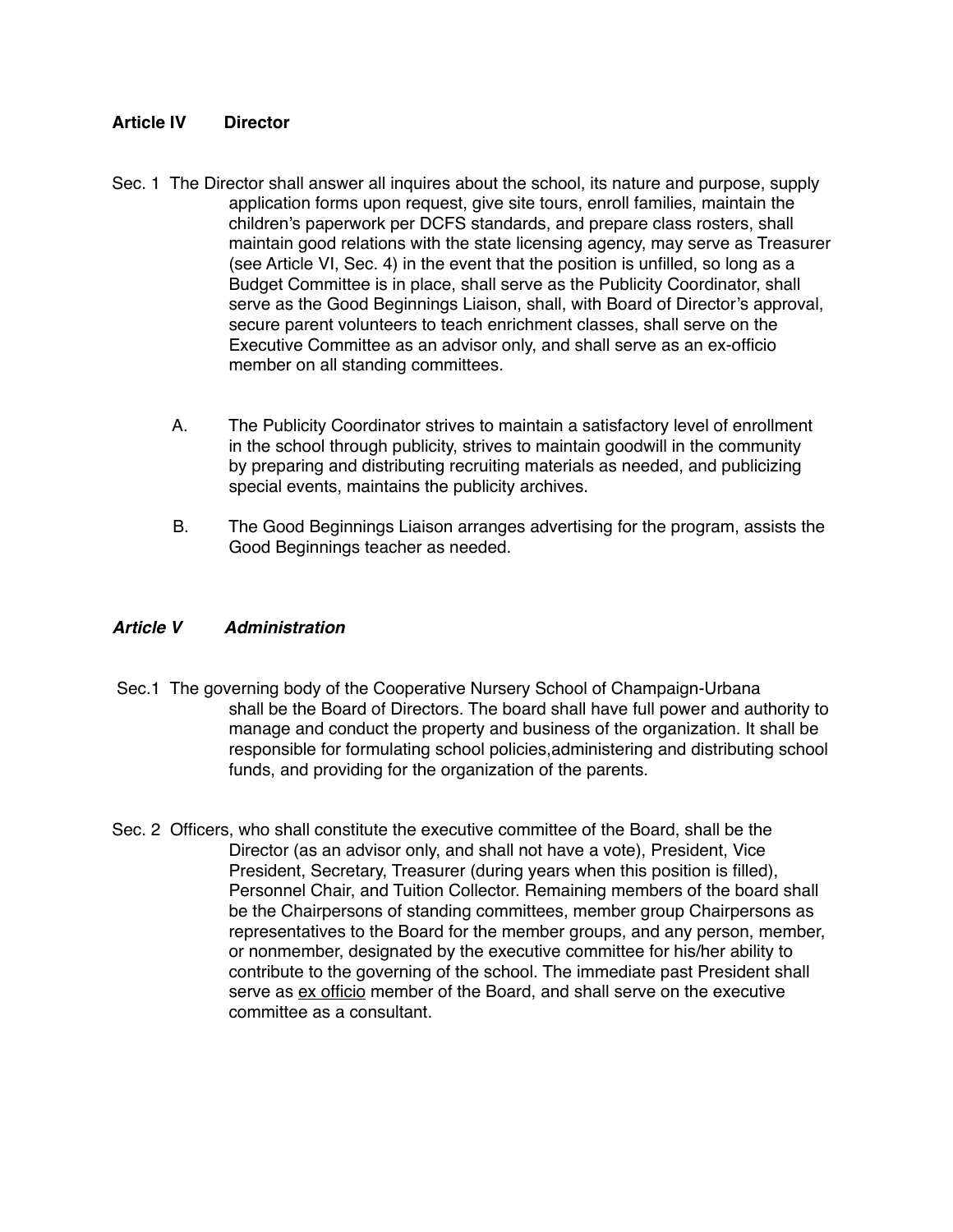- Sec. 3 Board members shall be elected by a majority vote of the membership present at a general meeting. Board members and those filling designated positions shall assume office the first day of summer vacation, and shall serve for a term of one fiscal year (June  $1$  - May 31).
- Sec. 4 Three absences from Board meetings without a valid reason may be deemed a resignation. Any member of the Board who does not satisfactorily perform his/ her duties may be removed from his/her position by a two-thirds vote of the other members of the Board of Directors after an appropriate hearing.
- Sec. 5 Any vacancy occurring on the Board by reason of resignation, death, or disqualification of an officer may be filled for the remainder of the unexpired term by a majority vote of the remaining members of the Board.
- Sec. 6 The Board of Directors shall meet as often as necessary to conduct the business of the school, but no fewer than six times per fiscal year (June 1 - May 31). The President may call special meetings of the Board and shall call a special meeting upon the request of three members of the Board. The call for the special meeting must state the business to be transacted except that specified in the call.
- Sec. 7 A majority of the Board of Directors shall constitute a quorum, who must be present for the purpose of transacting business.
- Sec. 8 The Board of Directors shall call at least *one* meeting of the general membership. A majority of the members shall constitute a quorum at a general membership meeting. A special meeting of the general membership may be called by the Board and shall be called at the request of 20 percent of the members. The call for the special meeting must state the business to be transacted, and no business shall be transacted except that specified in the call.

## **Article VI Duties of the Executive Committee**

The duties of the officers and their committees shall be as follows:

Sec. 1 The President shall oversee and coordinate all activities of the Board and the school, preside at all meetings of the general membership of the organization and of the Board of Directors, and shall serve as an **ex officio** member on all standing committees.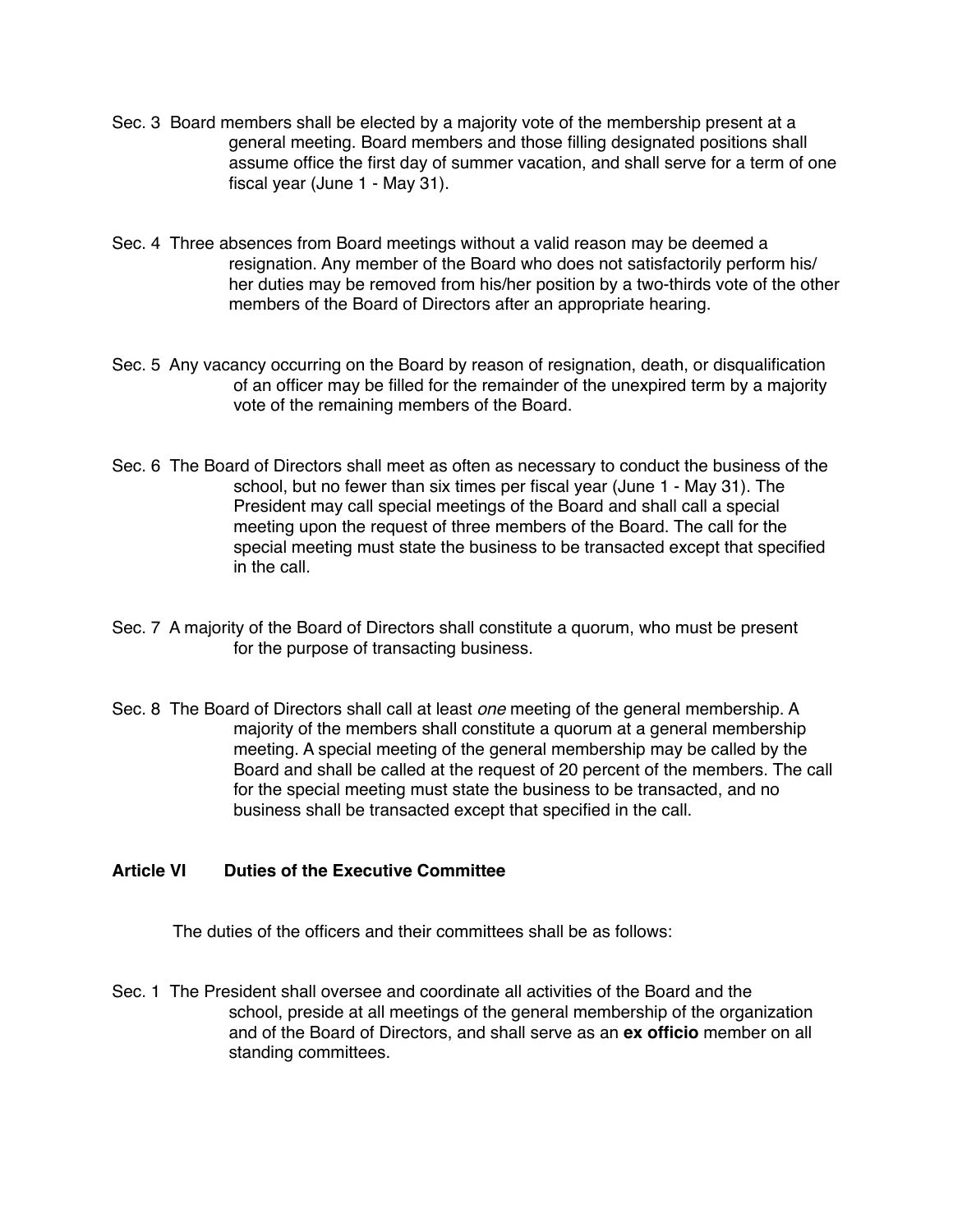- Sec. 2 The Vice President shall see that any legal matters concerning the organization are properly dealt with, shall maintain good relations with the school's landlord, shall preside at general meetings of the Board of Directors in the absence of the President, and shall serve as **ex officio** on all committees.
- Sec. 3 The Secretary shall keep minutes of the general membership meetings and all meetings of the Board of Directors, maintain Alumni Database, and shall perform such other functions as may be incident to the office.
- Sec. 4 The Treasurer shall be the custodian of all moneys collected and received, and disburse them upon order of the Board of Directors. The Treasurer shall prepare the annual budget, present statements to the Board at its regular meetings, keep the financial records of the Cooperative Nursery School, and see that an audit is performed as deemed necessary by the Board. The Treasurer shall be an **ex** officio member of the fund-raising committee and shall advise the committee regarding its fund-raising efforts. The Director shall take on all Treasurer duties when the position goes unfilled, so long as a Budget Committee is in place.
- Sec. 5 The Tuition Collector shall collect and receive all moneys due and shall deposit them in a bank designated by the Board of Directors, shall keep record of all moneys received, and charge late fees accordingly, shall act as the Scholarship Coordinator.
	- A. The Scholarship Coordinator shall obtain outside funding for use as full or partial scholarships by families who meet the requirements, shall evaluate written applications using appropriate guidelines as determined by the school, in consultation with public service agencies, shall provide reports to the funding agency.
- Sec. 6 The Personnel Officer shall be responsible for the hiring, orientation, and evaluation of teachers and/or Director *(including a staff self evaluation process)*, and shall maintain the personnel files in good order. S/he shall see that the relationships between the professional teachers and parents working in the classroom meet the standards of and philosophy set forth by the Cooperative Nursery School. The Chairpersons of each member group shall report directly to the Personnel Officer.
	- A. The Chairpersons of each member group shall be the liaison between teachers and classroom parents, shall set up the classroom work schedule, help organize and run class meetings, and assist the teacher in planning and implementing the orientation for their member groups.
	- B. The Chairperson of each member group shall assist the Personnel Officer in conducting teacher evaluations and orienting new teachers, as needed.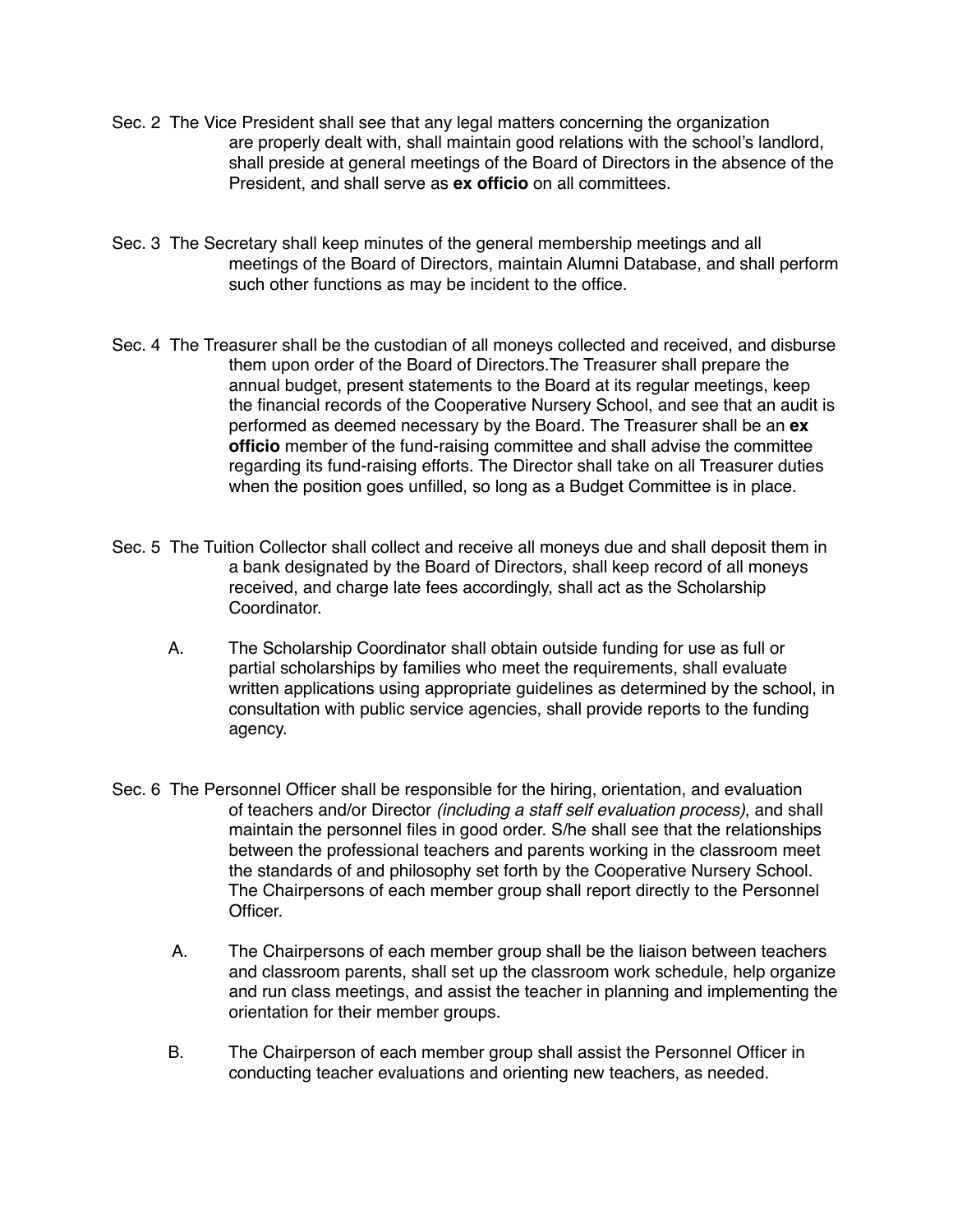## **Article VII Committees**

- Sec.1 There shall be five standing committees: Fund-raising, Property/Purchasing, Special Events, Enrichment, and Marketing. The Board of Directors shall establish such other committees, standing and special, as the Board shall deem necessary, including committees for the purposes of nominating Board members and hiring personnel.
- Sec. 2 The standing committees, shall consist of an elected chairperson, who shall have a seat on the Board, and members, who are assigned by the Board to serve on a specific committee based on their expressed preference. Vacancies on the committees shall be filled by the Board.
- Sec. 3 The duties of the five standing committees shall be as follows:
	- A. The Fund-Raising Committee

Plans and implements the fund-raising projects for the nursery school, and finding and applying for appropriate grants.

B. The Property/Purchasing Committee

Arranges for the opening and closing of school by making sure that classrooms are clean and equipment and supplies are available, maintains list of member's property hours earned, keeps a current inventory of all school property, purchases items needed for the operation of the Cooperative Nursery School, including those needed for special membership events, keeps records of purchases.

C. Special Events Committee

Plans and coordinates general membership social and special events, plans events for Teacher Appreciation week.

D. Enrichment Committee

Plans and implements enrichment activities throughout the year, contacts local resources as needed.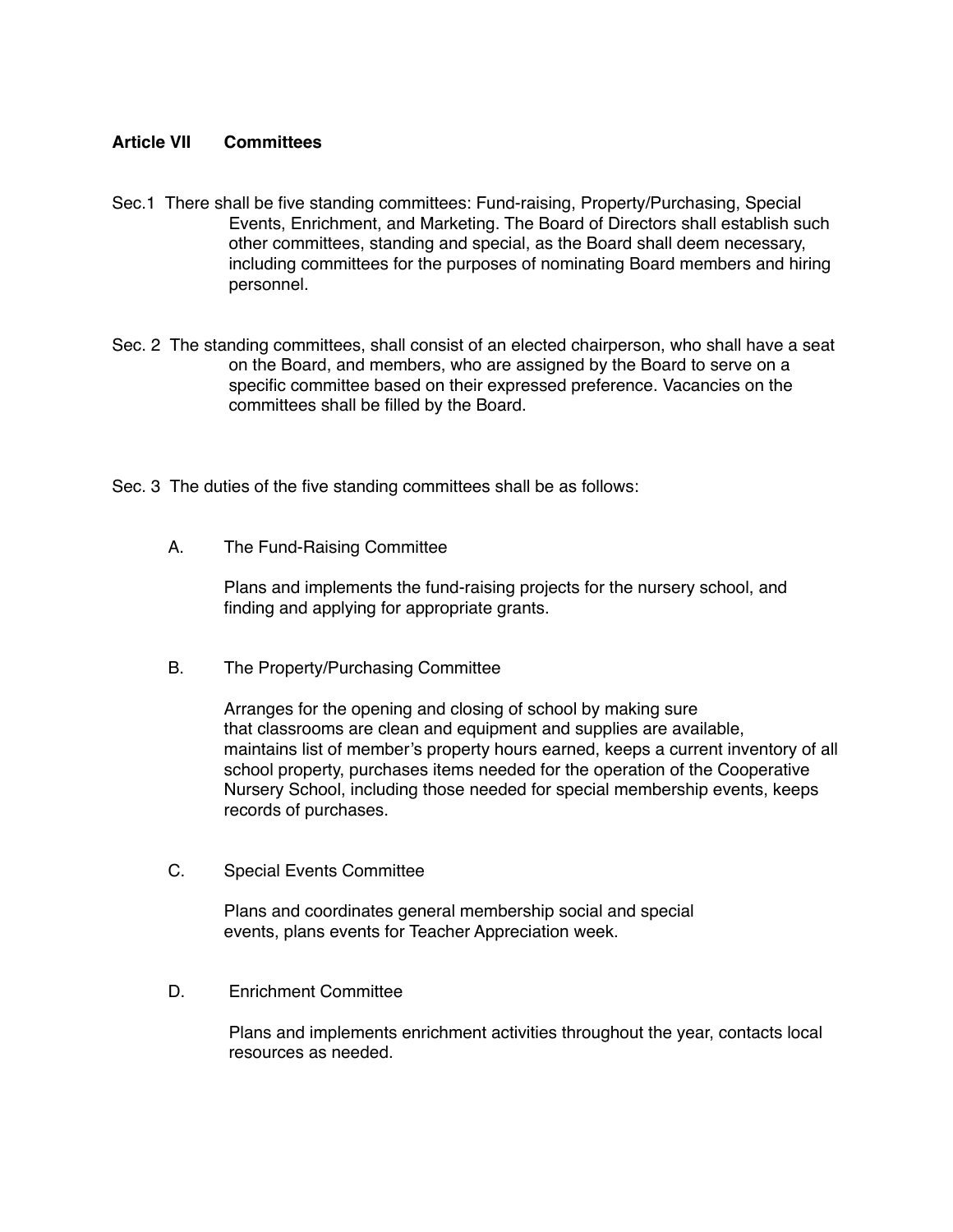E. Marketing Committee

Maintains school website and social media outlets as needed, updates school information such as job postings, school events, and enrollment details.

## Sec.4 Recurring Ad Hoc Committees

- A. The Hiring Committee shall be chaired by the Personnel Chair and comprised of one member of the Executive Board, the Director, all Head Teachers (in the case of hiring a Director), the remaining Head Teachers (in the case of hiring a Head Teacher), or one Head Teacher (in the case of hiring an Assistant Teacher), and shall be responsible for the recruitment, selection, and employment of the Director, Head Teachers, and Assistant Teachers. All applicants must be approved by a vote of the Board of Directors before being offered a position.
- B. The Nominating Committee shall be comprised of two to four non-returning members in good standing. They shall nominate a slate of Board members for election, and conduct the election either at the annual meeting or during the month of May.
- C. The Budget Committee, which is chaired by the Tuition Collector, shall be comprised of three additional members in good standing, at least one of whom is an executive board member, and will be responsible for calculating the budget for the next fiscal year and presenting this budget to the Board of Directors, and shall review the finances three times per fiscal year, serving as the checks and balances.

# **Article VIII Attendance Days**

- Sec.1 The Board of Directors shall adopt a calendar for each school year as prepared by the Director.
- Sec. 2 Closing the school for any emergency shall be at the discretion of the teachers and the Director.

# **Article IX Fees and Tuition**

Sec.1 A nonrefundable registration fee shall be paid by the parents of each child upon submission of the application form. One month's tuition shall be paid by August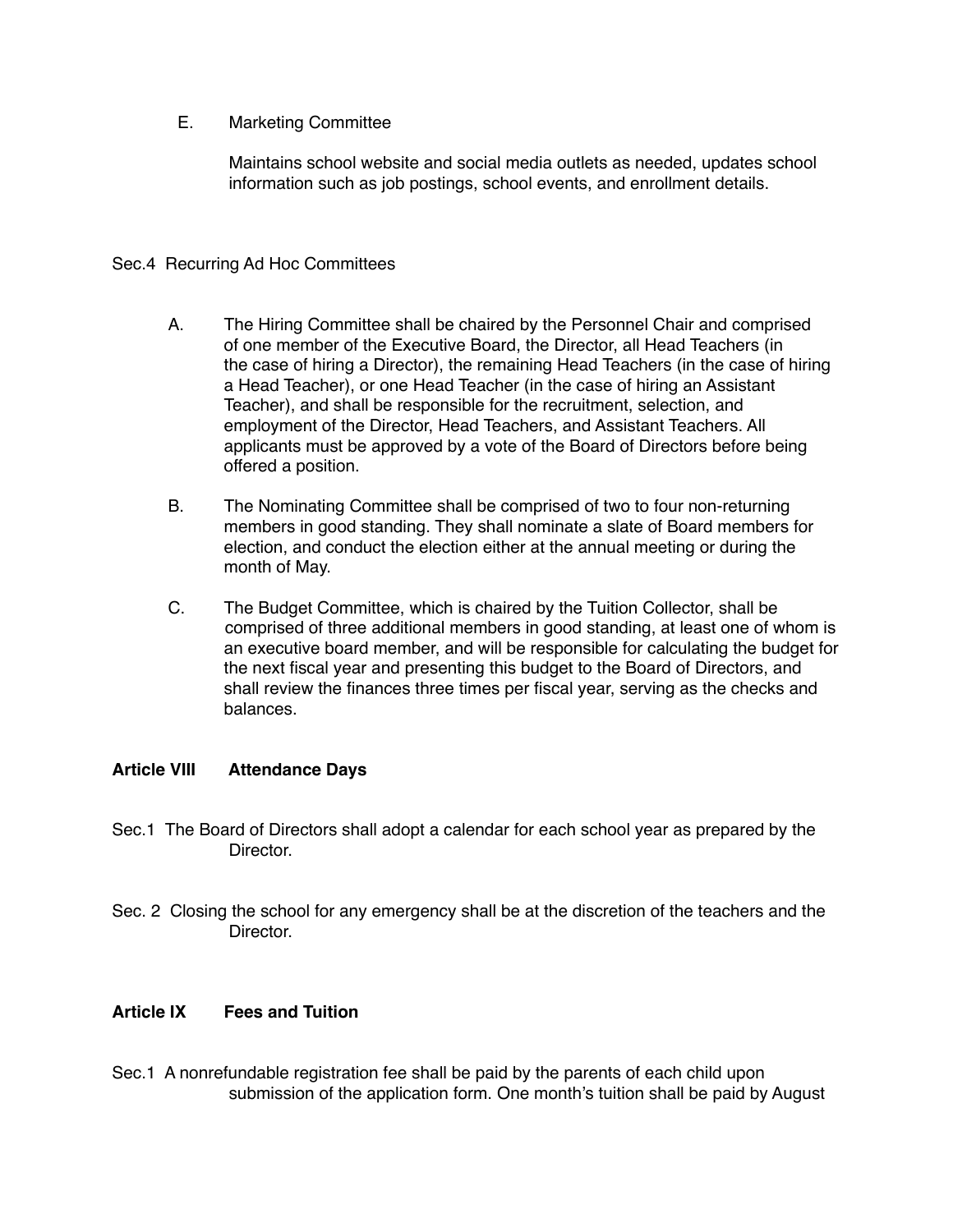1st as a security deposit. Provided no late fees are accessed and all tuition payments are made, this deposit will be applied to the last month's tuition.

- Sec.2 Tuition in the amount designated by the Board of Directors shall be paid by parents for each child. Tuition shall be paid monthly in advance. If tuition has not been *postmarked* by the fifth of the month, a late charge shall be assessed; if not ! ! *postmarked* by the fifth of the month, this late charge will be doubled.
- Sec.3 The first month's tuition shall be paid before the child enters school.
- Sec.4 If a child enters school during a month, tuition shall be prorated, and the parents charged only for the number of weeks the child attended during the month. If a child is withdrawn at any time during the month, the parents will be charged the tuition for the entire month
- Sec.5 If a child misses school because of an illness, the entire month's tuition is due regardless of the number of days missed. After a child has been absent for two weeks, parents shall be given the choice of continuing tuition payments to reserve the child's place in the class or withdrawing the child and placing him/ her at the head of the waiting list.
- Sec.6 Tuition payments one month in arrears shall constitute cause for suspension of membership. Parents whose tuition payments are two weeks in arrears shall be reminded of this fact by the Tuition Collector. No member shall be suspended without an appropriate hearing by the Board of Directors.
- Sec.7 Withdrawal of a student in mid year will result in loss of the security deposit. The Board may exercise a waiver of this requirement under extreme circumstances.
- Sec.8 Exact amounts for fees and tuition are specified in the "Cooperative Nursery School Tuition agreement".

#### **Article X Teachers**

#### Sec.1 Head Teacher

 Each Head Teacher shall sign a Board-approved contract, which shall be signed also by the President. Teachers shall read and abide by the policies set forth in the Cooperative Nursery School "Teacher's Handbook".